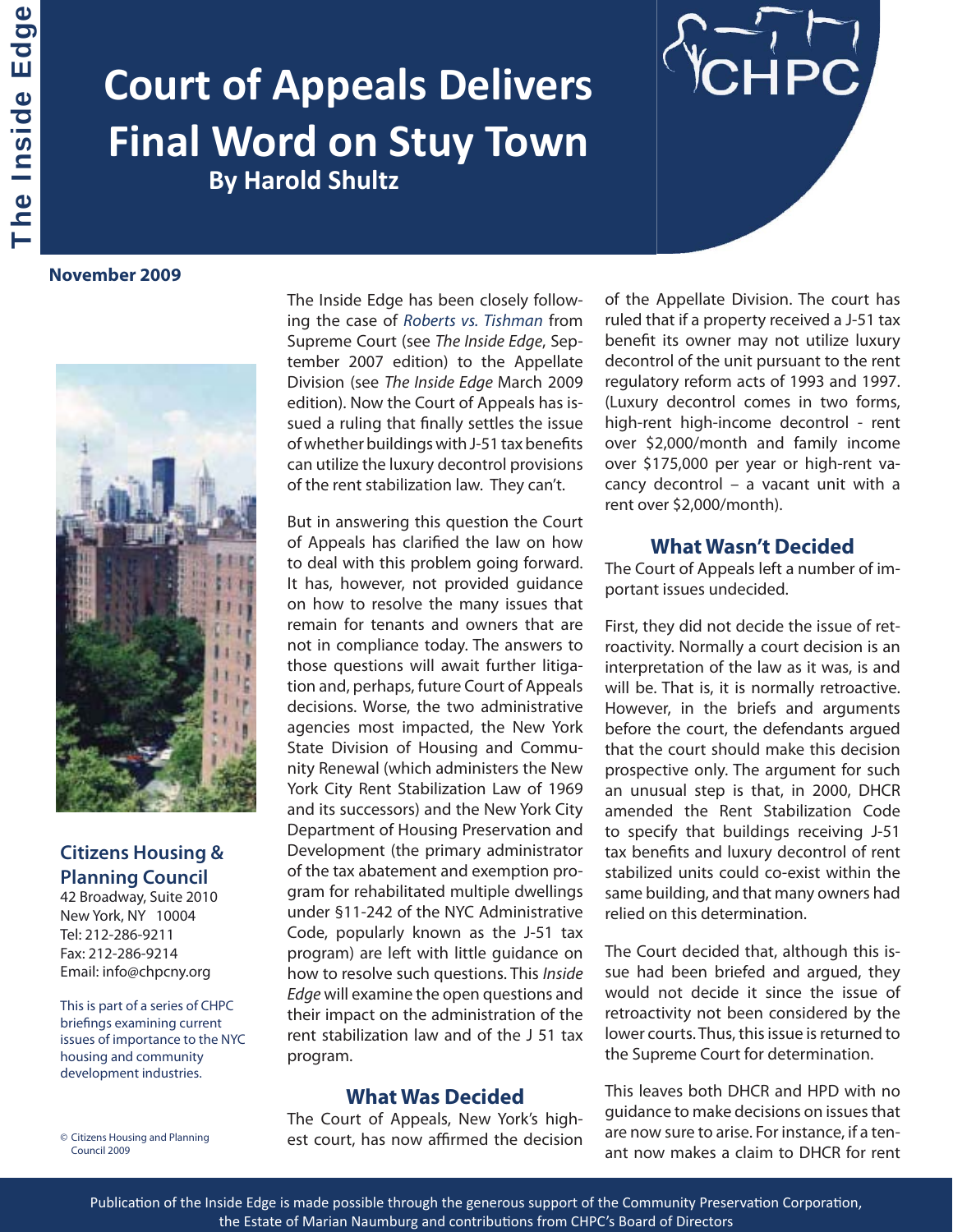overcharge based on this decision, is the remedy merely to change the rent going forward from the date of the decision, or does the tenant have a claim for overcharge that goes back to the initiation of decontrol of the tenant's apartment? If it is ultimately determined that the decision does have retroactive effect, was the rent overcharge "willful" thus entitling the tenant to treble damages? These questions await more litigation or legislative action.

In the meantime, the failure to answer these questions leaves DHCR and the lower courts with no way to resolve the tens of thousands of claims that will eventually come before them. If DHCR were to assume that the decision has retroactive effect, then it would order owners to pay back to tenants the excess rent collected. However, if the courts eventually decide that there is no retroactive effect then those tenants have no claim and would have to return the money to the building owners. The only reasonable course of action for DHCR and the lower courts is to wait for clarification.

Second, the Court did not address the issue of the 4 year statute of limitations that generally applies to rent overcharge claims. In the 1993 Rent Regulatory Reform Act, a provision was added that neither DHCR nor a court can look back more than 4 years when a tenant claims a rent overcharge. If the courts eventually decide for retroactive effect of the decision, will that retroactive effect be bound by the 4 year statute of limitations?

Some recent court decisions (see Matter of Grimm v. State of New York Div. of Hous. & Community Renewal Off. of Rent Admin., 2009 N.Y. App. Div. LEXIS 6461 (N.Y. App. Div. 1st Dep't, Sept. 24, 2009) and East West Renovating Co. v. Division of Housing & Community Renewal, 16 AD3d 166, 791 N.Y.S.2d 88 [2005]) suggest that the 4 year limit can be ignored under some circumstances. The Court of Appeals might well find that the confusion surrounding the statute also overrides the 4 year limit.

This issue leaves DHCR and the lower courts unable to decide who was actually overcharged on their rent and thus entitled to relief. Once again, resolution of these problems is postponed.

And what if the Court finds that the 4 year statute of limitations does apply for rent overcharge complaints? How will that affect the resolution of J-51 benefits that were received more than 4 years ago? We don't know.

The Court of Appeals seems willing to tolerate several more years of confusion. They wrote:

Moreover, the dissent predicts that our decision will cause "years of litigation over many novel questions to deal with the fallout from today's decision". That the courts and litigants may experience some additional burden, however, is no reason to eschew what we view as the only correct interpretation of the statute. [Emphasis added, citations omitted.]



Image: CHPC Archival Library

#### **Impacts**

This case will resonate far beyond Stuyvesant Town and Peter Cooper Village and the over mortgaged buildings that have been the focus of recent discussion. While there will be confusion over how to deal with rent overcharge claims, that uncertainty will also impact the administration of the J-51 tax abatement program. Currently, there are approximately 355,000 rental units in over 8,000 buildings receiving J-51 tax benefits.

Its important to note that these 8,000 buildings cover a wide range of New York City buildings. They include smaller buildings, buildings renovated under government programs, buildings that were not